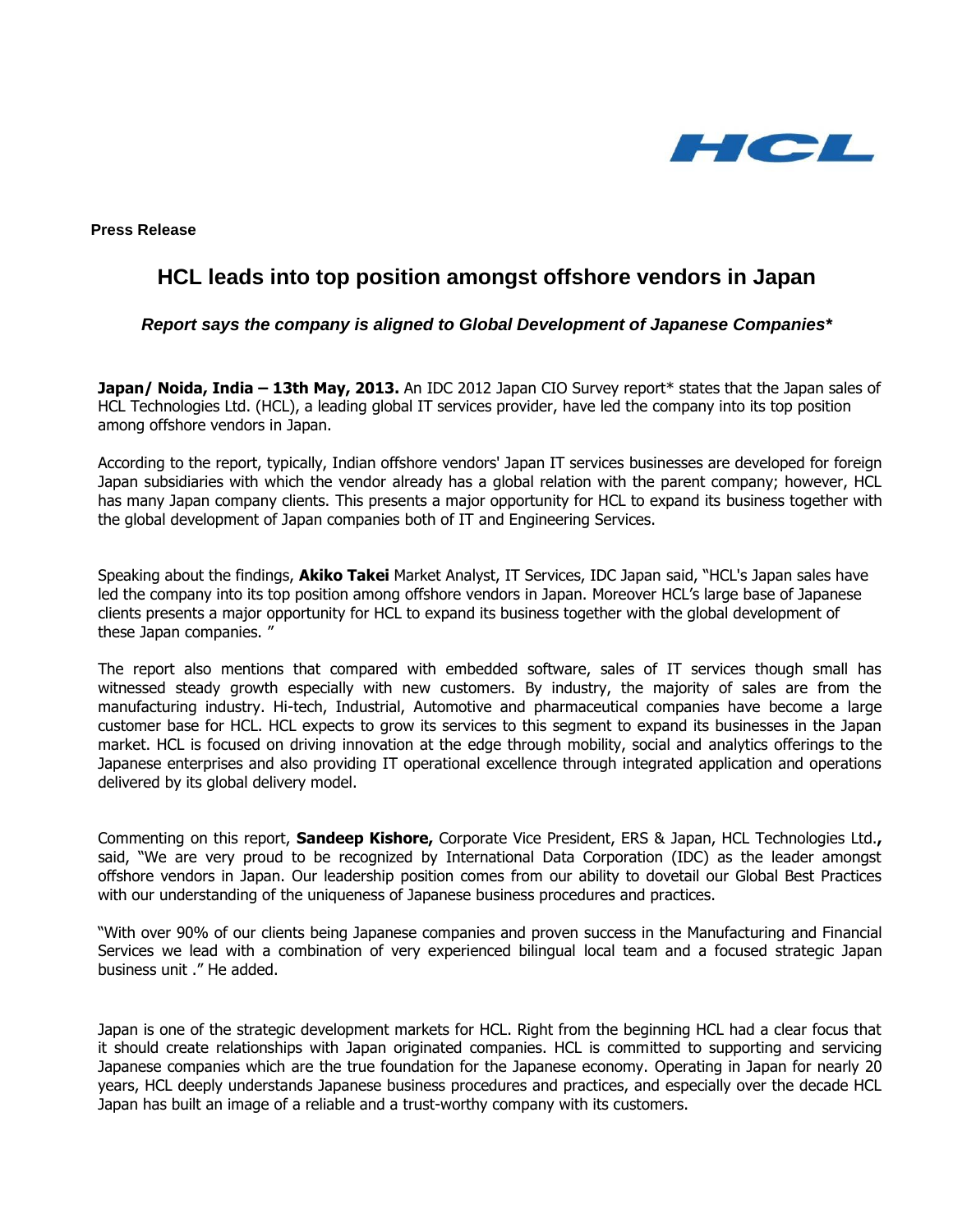**\*-** IDC Report: The Business Situation of Major India Vendors in the Japan IT Service Market 2012 , Doc # JP2578611U, Dec 2012

# **About HCL Technologies**

HCL Technologies is a leading global IT services company, working with clients in the areas that impact and redefine the core of their businesses. Since its inception into the global landscape after its IPO in 1999, HCL focuses on 'transformational outsourcing', underlined by innovation and value creation, and offers integrated portfolio of services including software-led IT solutions, remote infrastructure management, engineering and R&D services and BPO. HCL leverages its extensive global offshore infrastructure and network of offices in 31 countries to provide holistic, multi-service delivery in key industry verticals including Financial Services, Manufacturing, Consumer Services, Public Services and Healthcare. HCL takes pride in its philosophy of 'Employees First, Customers Second' which empowers our 84,403 transformers to create a real value for the customers. HCL Technologies, along with its subsidiaries, had consolidated revenues of US\$ 4.5 billion (Rs 24,709 crores), as on 31st March 2013 (on LTM basis). For more information, please visit [www.hcltech.com](file:///C:/Users/eghudial/AppData/Local/Microsoft/Windows/Temporary%20Internet%20Files/Content.Outlook/ASNZVLQ3/www.hcltech.com)

# **About HCL Enterprise**

HCL is a \$6.2 billion leading global technology and IT enterprise comprising two companies listed in India – HCL Technologies and HCL Infosystems. Founded in 1976, HCL is one of India's original IT garage start-ups. A pioneer of modern computing, HCL is a global transformational enterprise today. Its range of offerings includes product engineering, custom & package applications, BPO, IT infrastructure services, IT hardware, systems integration, and distribution of information and communications technology (ICT) products across a wide range of focused industry verticals. The HCL team consists of over 90,000 professionals of diverse nationalities, who operate from 31 countries including over 500 points of presence in India. For more information, please visit [www.hcl.com](file:///C:/Users/eghudial/AppData/Local/Microsoft/Windows/Temporary%20Internet%20Files/Content.Outlook/ASNZVLQ3/www.hcl.com)

#### **About HCL Japan**

HCL Japan is the Japanese arm of HCL Technologies. HCL has been doing business in Japan for more than 15 years, and today HCL Japan has grown to be the largest amongst the technology companies from India. HCL Japan profoundly understands the business practice in Japan, and it brings HCL's global experience and practices to Japanese companies, which are more than 90% of its customers. HCL Japan has successfully implemented India offshore model of outsourcing, and this has been made possible by the strong presence of onsite bilingual bridge engineers, and that of bilingual engineers and managers at offshore in India. HCL's focus is mainly in Engineering and R&D Services (ERS) and Enterprise Application Services (EAS) in Japan. In ERS, following are the focused Industries in Japan: Consumer Electronics, Medical Devices, Office Automation (Multi-function printers and projectors), Automotive, Industrial Equipment, ISV, Networking & Telecom Equipment and Semi-conductor Companies. HCL also provides Value Engineering and Re-Engineering services for Japanese companies who want to expand the market for their products outside of Japan. In EAS, HCL brings its global capabilities and serves Japanese customers in Global Rollouts, IT transformation, Application Support and Maintenance. HCL Japan is especially strong at SAP related engagements (HCL is the 3rd largest SAP service provider in the world) in such areas as Global Rollouts, System Maintenance Service, and SAP Upgrades. For more information, please visit [www.hcljapan.co.jp](http://www.hcljapan.co.jp/)

## **Forward Looking Statements**

Certain statements in this release are forward-looking statements, which involve a number of risks, uncertainties, assumptions and other factors that could cause actual results to differ materially from those in such forward-looking statements. All statements, other than statements of historical fact are statements that could be deemed forward looking statements, including but not limited to the statements containing the words 'planned', 'expects', 'believes', 'strategy', 'opportunity', 'anticipates', 'hopes' or other similar words. The risks and uncertainties relating to these statements include, but are not limited to, risks and uncertainties regarding impact of pending regulatory proceedings, fluctuations in earnings, our ability to manage growth, intense competition in IT services, Business Process Outsourcing and consulting services including those factors which may affect our cost advantage, wage increases in India, customer acceptances of our services, products and fee structures, our ability to attract and retain highly skilled professionals, our ability to integrate acquired assets in a cost effective and timely manner, time and cost overruns on fixed-price, fixed-time frame contracts, client